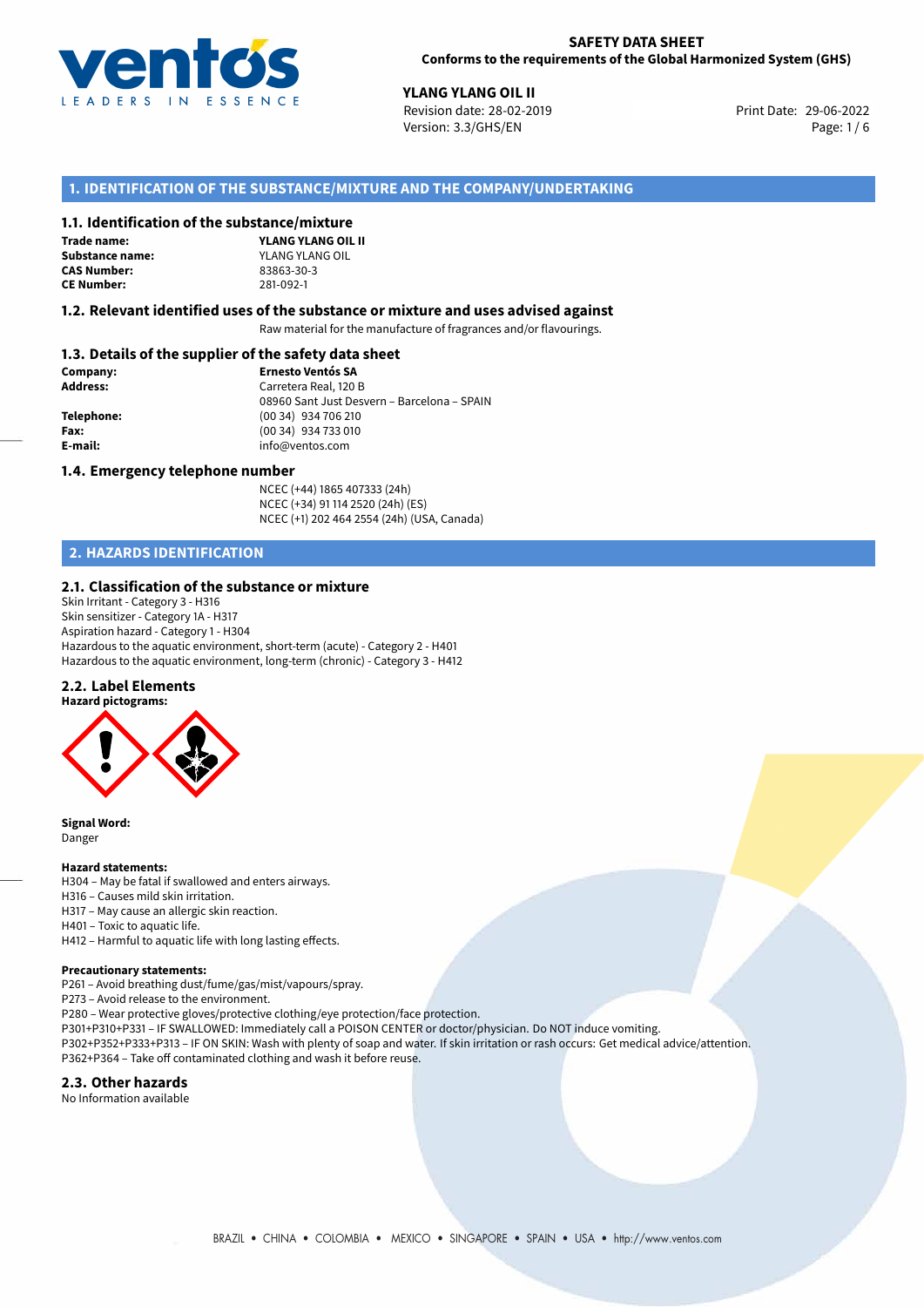

**YLANG YLANG OIL II**<br>
Revision date: 28-02-2019 **Print Date: 29-06-2022** Version: 3.3/GHS/EN Page: 2 / 6

# **3. COMPOSITION/INFORMATION ON INGREDIENTS**

#### **3.1. Substances**

| Chemical name: | YLANG YLANG OIL |
|----------------|-----------------|
| CAS number: l  | 83863-30-3      |
| EC number:     | 281-092-1       |

# **Hazardous constituents:**

| <b>Chemical Name</b>     | % (w/w)          | <b>CAS No</b><br><b>EC No</b> | <b>Classification according to GHS</b>                                                                                                                                                                                                                                                                                                                                                                                                     |  |
|--------------------------|------------------|-------------------------------|--------------------------------------------------------------------------------------------------------------------------------------------------------------------------------------------------------------------------------------------------------------------------------------------------------------------------------------------------------------------------------------------------------------------------------------------|--|
| BETA-CARYOPHYLLENE       | $\geq$ 1; $<$ 10 | $87 - 44 - 5$<br>201-746-1    | Skin sensitizer - Category 1B - H317<br>Aspiration hazard - Category 1 - H304<br>Hazardous to the aquatic environment, long-term (chronic) - Category 4 - H413                                                                                                                                                                                                                                                                             |  |
| <b>BENZYL BENZOATE</b>   | $\geq$ 1; $<$ 10 | 120-51-4<br>204-402-9         | Acute Toxicity - Category 4 (oral) - H302<br>Acute Toxicity - Category 5 (dermal) - H313<br>Hazardous to the aquatic environment, short-term (acute) - Category 1 - H400<br>Hazardous to the aquatic environment, long-term (chronic) - Category 2 - H411                                                                                                                                                                                  |  |
| <b>BENZYL SALICYLATE</b> | $\geq$ 1; <10    | 118-58-1<br>204-262-9         | Acute Toxicity - Category 5 (oral) - H303<br>Eye Irritant - Category 2B - H320<br>Skin sensitizer - Category 1B - H317<br>Hazardous to the aquatic environment, short-term (acute) - Category 2 - H401<br>Hazardous to the aquatic environment, long-term (chronic) - Category 3 - H412                                                                                                                                                    |  |
| <b>BENZYL ACETATE</b>    | $\geq$ 1; <10    | 140-11-4<br>205-399-7         | Acute Toxicity - Category 5 (oral) - H303<br>Hazardous to the aquatic environment, short-term (acute) - Category 2 - H401<br>Hazardous to the aquatic environment, long-term (chronic) - Category 3 - H412                                                                                                                                                                                                                                 |  |
| LINALOOL                 | $\geq$ 1; <10    | 78-70-6<br>201-134-4          | Flammable Liquids - Category 4 - H227<br>Acute Toxicity - Category 5 (oral) - H303<br>Skin Irritant - Category 2 - H315<br>Eye Irritant - Category 2A - H319<br>Skin sensitizer - Category 1B - H317<br>Hazardous to the aquatic environment, short-term (acute) - Category 3 - H402                                                                                                                                                       |  |
| PARA-CRESYL METHYL ETHER | $≥1;$ < 10       | 104-93-8<br>203-253-7         | Flammable Liquids - Category 4 - H227<br>Acute Toxicity - Category 4 (oral) - H302<br>Skin Irritant - Category 2 - H315<br>Toxic to reproduction - Category 2 - H361<br>Hazardous to the aquatic environment, short-term (acute) - Category 3 - H402                                                                                                                                                                                       |  |
| <b>GERANYL ACETATE</b>   | $≥1;$ < 10       | $105 - 87 - 3$<br>203-341-5   | Skin Irritant - Category 2 - H315<br>Skin sensitizer - Category 1B - H317<br>Hazardous to the aquatic environment, short-term (acute) - Category 2 - H401<br>Hazardous to the aquatic environment, long-term (chronic) - Category 3 - H412                                                                                                                                                                                                 |  |
| <b>FARNESOL</b>          | $\geq$ 1; $<$ 10 | 4602-84-0<br>225-004-1        | Skin Irritant - Category 2 - H315<br>Eye Irritant - Category 2A - H319<br>Skin sensitizer - Category 1B - H317<br>Hazardous to the aquatic environment, long-term (chronic) - Category 1 - H410                                                                                                                                                                                                                                            |  |
| CINNAMYL ACETATE         | $\geq$ 1; $<$ 10 | 103-54-8<br>203-121-9         | Acute Toxicity - Category 5 (oral) - H303<br>Hazardous to the aquatic environment, short-term (acute) - Category 3 - H402                                                                                                                                                                                                                                                                                                                  |  |
| <b>METHYL BENZOATE</b>   | $\geq$ 1; $<$ 10 | $93 - 58 - 3$<br>202-259-7    | Flammable Liquids - Category 4 - H227<br>Acute Toxicity - Category 4 (oral) - H302<br>Skin Irritant - Category 3 - H316                                                                                                                                                                                                                                                                                                                    |  |
| ISOEUGENOL               | $>$ 0.1; $<$ 1   | $97 - 54 - 1$<br>202-590-7    | Acute Toxicity - Category 4 (oral) - H302<br>Acute Toxicity - Category 4 (dermal) - H312<br>Acute Toxicity - Category 4 (inhalation) - H332<br>Skin Irritant - Category 2 - H315<br>Eye Irritant - Category 2A - H319<br>Skin sensitizer - Category 1A - H317<br>Specific target organ toxicity following single exposure - Category 3 (irritation) - H335<br>Hazardous to the aquatic environment, short-term (acute) - Category 2 - H401 |  |
| GERANIOL                 | $\geq$ 0.1; <1   | 106-24-1<br>203-377-1         | Acute Toxicity - Category 5 (oral) - H303<br>Skin Irritant - Category 2 - H315<br>Serious eye damage - Category 1 - H318<br>Skin sensitizer - Category 1B - H317<br>Hazardous to the aquatic environment, short-term (acute) - Category 3 - H402                                                                                                                                                                                           |  |
|                          | $\cdots$         | $\ldots$                      |                                                                                                                                                                                                                                                                                                                                                                                                                                            |  |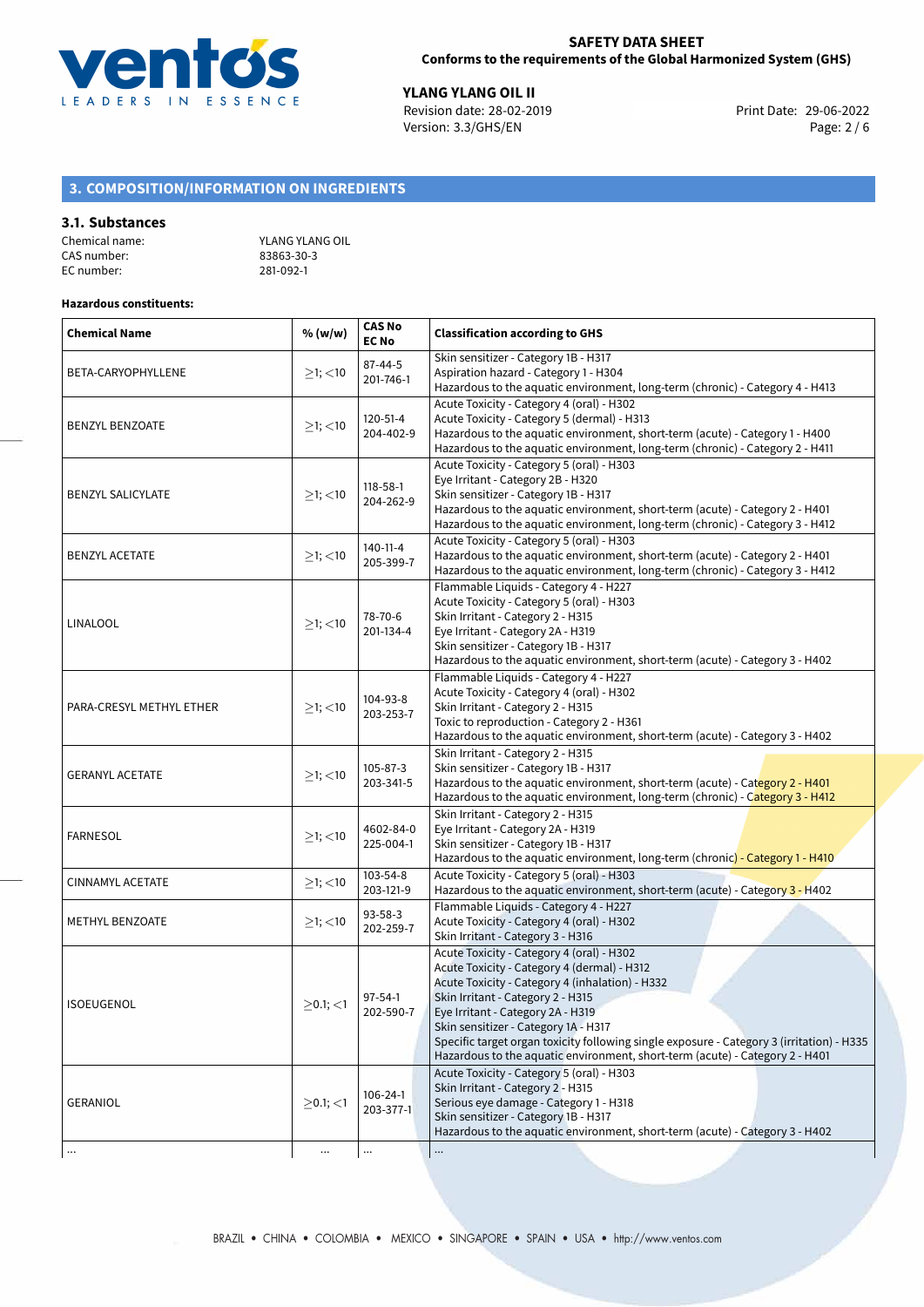

## **SAFETY DATA SHEET Conforms to the requirements of the Global Harmonized System (GHS)**

**YLANG YLANG OIL II**<br>
Revision date: 28-02-2019 **Print Date: 29-06-2022** Version: 3.3/GHS/EN Page: 3 / 6

| .         | $\cdots$       | $\cdots$             | $\cdots$                                                                                                                                                                                                                                    |
|-----------|----------------|----------------------|---------------------------------------------------------------------------------------------------------------------------------------------------------------------------------------------------------------------------------------------|
| l EUGENOL | $>$ 0.1; $<$ 1 | 97-53-0<br>202-589-1 | Acute Toxicity - Category 5 (oral) - H303<br>Skin Irritant - Category 3 - H316<br>Eye Irritant - Category 2A - H319<br>Skin sensitizer - Category 1B - H317<br>Hazardous to the aquatic environment, short-term (acute) - Category 2 - H401 |

[See the full text of the hazard statements in section 16.](#page-5-0)

# **3.2. Mixtures**

Not applicable.

# **4. FIRST-AID MEASURES**

# **4.1. Description of necessary first aid measures**

| Ingestion:    | Rinse mouth with water.<br>Obtain medical advice.<br>Keep at rest. Do not induce vomiting.                                                           |
|---------------|------------------------------------------------------------------------------------------------------------------------------------------------------|
| Eye contact:  | In case of contact with eyes, rinse immediately with plenty of water for at least 15 minutes and seek medical advice.                                |
| Inhalation:   | Remove person to fresh air and keep at rest.<br>Seek immediate medical advice.                                                                       |
| Skin contact: | Take off immediately all contaminated clothing.<br>Thoroughly wash affected skin with soap and water.<br>Seek medical attention if symptoms persist. |

# **4.2. Most important symptoms and effects, both acute and delayed**

No information available.

#### **4.3. Indication of any immediate medical attention and special treatment needed** No information available.

# **5. FIRE-FIGHTING MEASURES**

## **5.1. Extinguishing Media**

Water spray, carbon dioxide, dry chemical powder or appropriate foam. For safety reasons do not use full water jet.

## **5.2. Special hazards arising from the substance or mixture**

Known or Anticipated Hazardous Products of Combustion: Emits toxic fumes under fire conditions.

## **5.3. Advice for firefighters**

High temperatures can lead to high pressures inside closed containers. Avoid inhalation of vapors that are created. Use appropriate respiratory protection. Do not allow spillage of fire to be poured into drains or watercourses. Wear self-contained breathing apparatus and protective clothing.

# **6. ACCIDENTAL RELEASE MEASURES**

## **6.1. Personal precautions, protective equipment and emergency procedures**

Evacuate surronding areas. Ensure adequate ventilation. Keep unnecessary and unprotected personnel from entering. Do not breathe vapor/spray. Avoid contact with skin and eyes. Information regarding personal protective measures: see section 8.

## **6.2. Environmental precautions**

To avoid possible contamination of the environment, do not discharge into any drains, surface waters or groundwaters.

## **6.3. Methods and materials for containment and cleaning up**

Cover with an inert, inorganic, non-combustible absorbent material (e.g. dry-lime, sand, soda ash). Place in covered containers using non-sparking tools and transport outdoors. Avoid open flames or sources of ignition (e.g. pilot lights on gas hot water heater). Ventilate area and wash spill site after material pickup is complete.

## **6.4. Reference to other sections**

Information regarding exposure controls, personal protection and disposal considerations can be found in sections 8 and 13.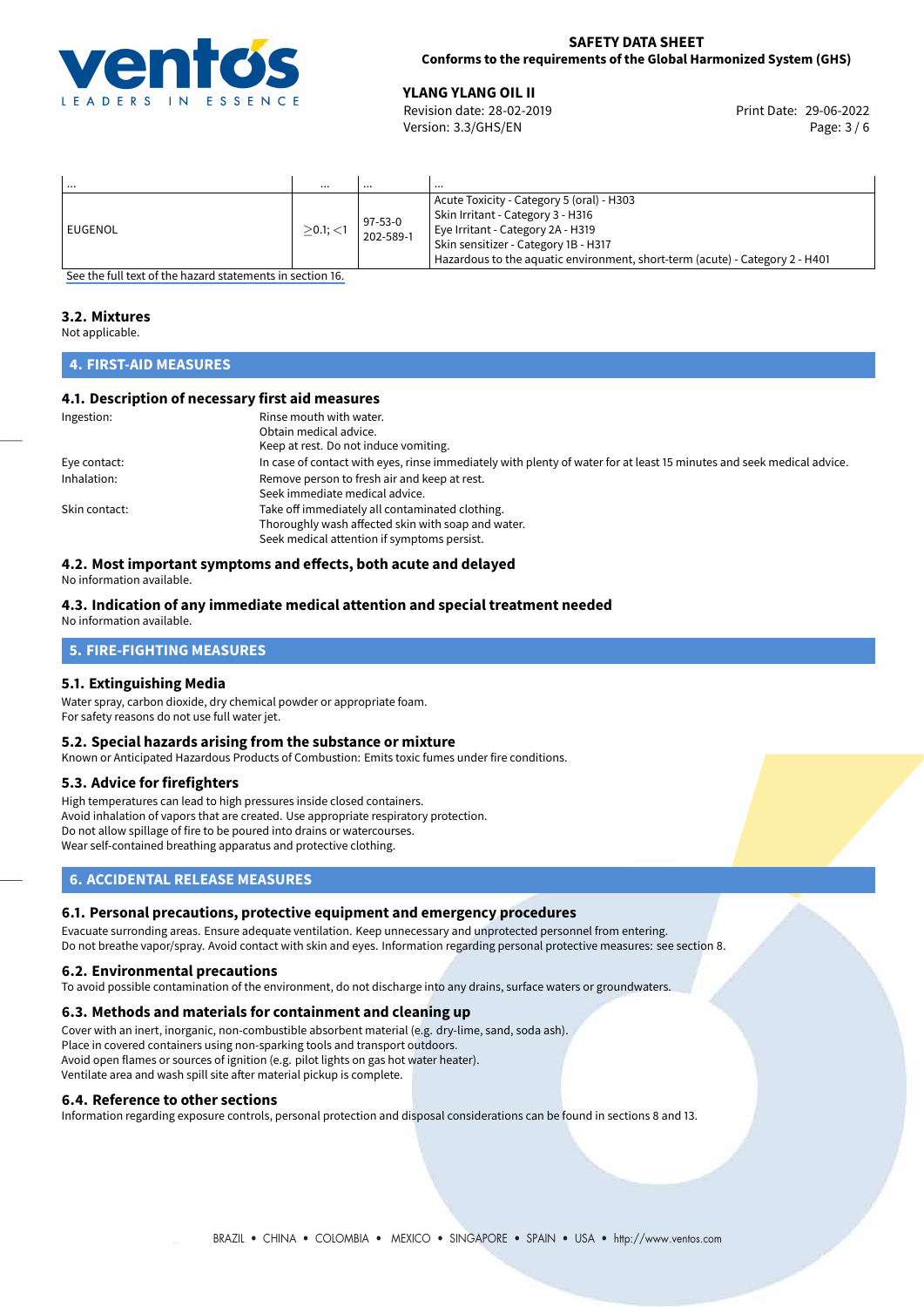

#### **SAFETY DATA SHEET Conforms to the requirements of the Global Harmonized System (GHS)**

**YLANG YLANG OIL II**<br>
Revision date: 28-02-2019 **Print Date: 29-06-2022** Version: 3.3/GHS/EN Page: 4 / 6

# **7. HANDLING AND STORAGE**

## **7.1. Precautions for safe handling**

Do not store or handle this material near food or drinking water. Do not smoke. Avoid contact with the eyes, skin and clothing. Wear protective clothing and use glasses. Observe the rules of safety and hygiene at work. Keep in the original container or an alternative made from a compatible material.

# **7.2. Conditions for safe storage, including any incompatibilities**

Store in tightly closed and preferably full containers in a cool, dry and ventilated area, protected from light. Keep away from sources of ignition (e.g. hot surfaces, sparks, flame and static discharges). Keep away from incompatible materials (see section 10).

## **7.3. Specific end use(s)**

No information available.

## **8. EXPOSURE CONTROLS AND PERSONAL PROTECTION**

# **8.1. Control parameters**

Components with occupational exposure limits: None known.

#### **8.2. Exposure controls**

Measures should be taken to prevent materials from being splashed into the body. Provide adequate ventilation, according to the conditions of use. Use a mechanical exhaust if required.

#### **8.3. Individual protection measures, such as personal protective equipment**

| Eye/Face protection:             | Chemical safety goggles are recommended. Wash contaminated goggles before reuse.                                                            |
|----------------------------------|---------------------------------------------------------------------------------------------------------------------------------------------|
| Hand Protection:                 | Chemical-resistant gloves are recommended. Wash contaminated gloves before reuse.                                                           |
| Body protection:                 | Personal protective equipment for the body should be selected based on the task being performed and the risks<br>involved.                  |
| Respiratory Protection:          | In case of insufficient ventilation, use suitable respiratory equipment.                                                                    |
| Environmental exposure controls: | Emissions from ventilation or process equipment should be checked to ensure they comply with environmental<br>protection legislation.       |
|                                  | In some cases, filters or engineering modifications to the process equipment will be necessary to reduce emissions to<br>acceptable levels. |
|                                  |                                                                                                                                             |

# **9. PHYSICAL AND CHEMICAL PROPERTIES**

## **9.1. Information on basic physical and chemical properties**

| Appearance:                            | Liguid                       |
|----------------------------------------|------------------------------|
| Colour:                                | Conforms to standard         |
| Odour:                                 | Conforms to standard         |
| Odour theshold:                        | Not determined               |
| pH:                                    | Not determined               |
| Melting point/freezing point:          | Not determined               |
| Boling point/boiling range:            | Not determined               |
| Flash point:                           | $100^{\circ}$ C              |
| Evaporation rate:                      | Not determined               |
| Flammability:                          | Not determined               |
| Lower flammability/Explosive limit:    | Not determined               |
| Upper flammability/Explosive limit:    | Not determined               |
| Vapour pressure:                       | Not determined               |
| Vapour Density:                        | Not determined               |
| Density:                               | $0,922-0,945$ g/mL (20°C)    |
| Relative density:                      | $0,922-0,945(20^{\circ}C)$   |
| Water solubility:                      | <b>INSOLUBLE IN WATER</b>    |
| Solubility in other solvents:          | SOLUBLE PARTIALLY IN ETHANOL |
| Partition coefficient n-octanol/water: | Not determined               |
| Auto-ignition temperature:             | Not determined               |
| Decomposition temperature:             | Not determined               |
| Viscosity, dynamic:                    | Not determined               |
| Viscosity, kinematic:                  | Not determined               |
| Explosive properties:                  | Not determined               |
| Oxidising properties:                  | Not determined               |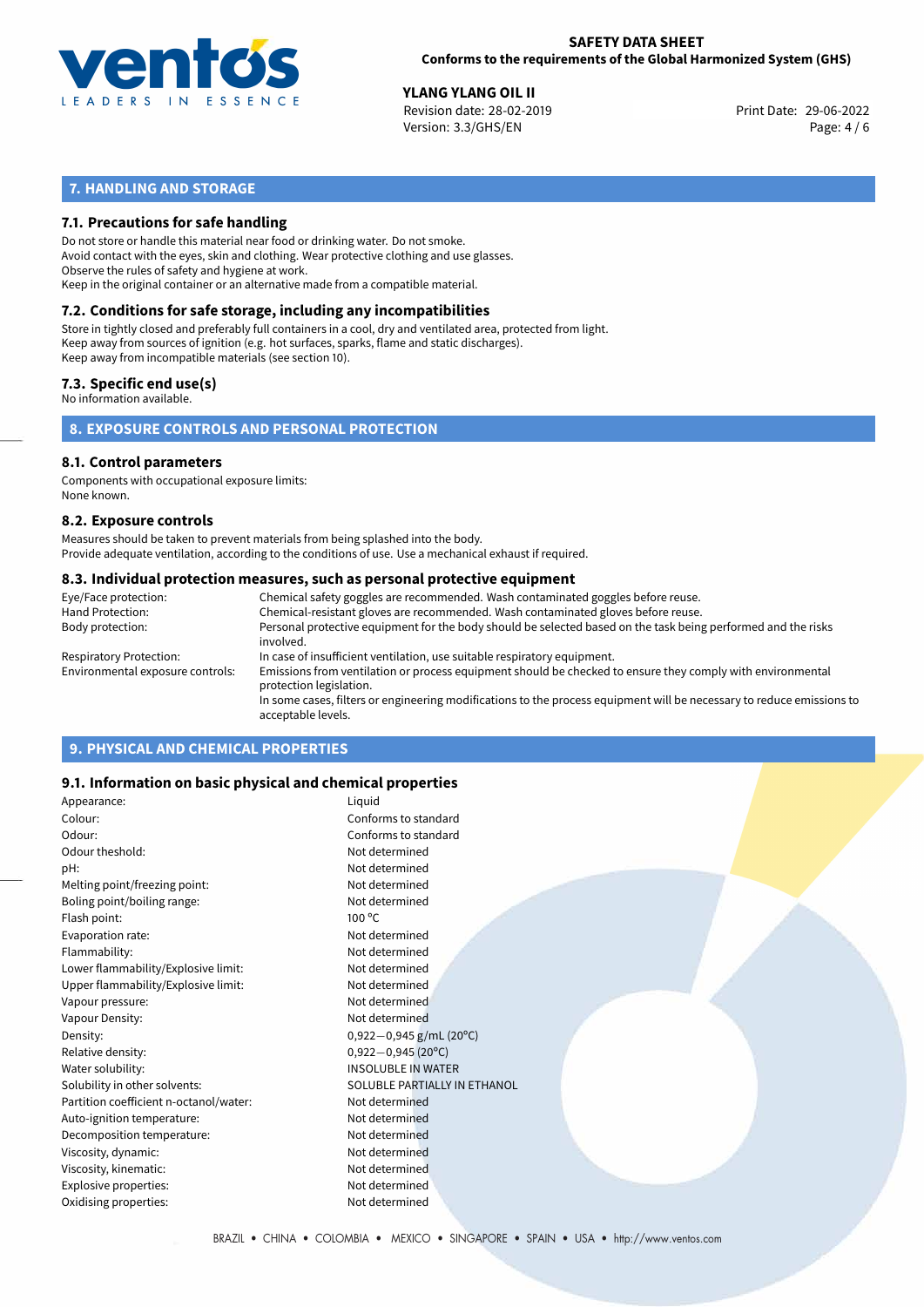

**YLANG YLANG OIL II**<br>
Revision date: 28-02-2019 **Print Date: 29-06-2022** Version: 3.3/GHS/EN Page: 5 / 6

# **10. STABILITY AND REACTIVITY**

#### **10.1. Reactivity**

No hazardous reactions if stored and handled as prescribed/indicated.

#### **10.2. Chemical stability**

The product is stable if stored and handled as prescribed/indicated.

#### **10.3. Possibility of hazardous reactions**

No hazardous reactions if stored and handled as prescribed/indicated.

#### **10.4. Conditions to Avoid**

Conditions to Avoid: Excessive heat, flame or other ignition sources.

#### **10.5. Incompatible materials**

Avoid contact with strong acids and bases and oxidizing agents.

#### **10.6. Hazardous decomposition products**

During combustion may form carbon monoxide and unidentified organic compounds.

# **11. TOXICOLOGICAL INFORMATION**

| <b>Acute toxicity</b>                    | Based on the data available, the criteria for classification are not met. |
|------------------------------------------|---------------------------------------------------------------------------|
| <b>Skin corrosion/irritation</b>         | Causes mild skin irritation.                                              |
| Serious eye damage/irritation            | Based on the data available, the criteria for classification are not met. |
| <b>Respiratory or skin sensitisation</b> | May cause an allergic skin reaction.                                      |
| <b>Germ cell mutagenicity</b>            | Based on the data available, the criteria for classification are not met. |
| Carcinogenicity                          | Based on the data available, the criteria for classification are not met. |
| <b>Reproductive toxicity</b>             | Based on the data available, the criteria for classification are not met. |
| <b>STOT-single exposure</b>              | Based on the data available, the criteria for classification are not met. |
| <b>STOT-repeated exposure</b>            | Based on the data available, the criteria for classification are not met. |
| <b>Aspiration hazard</b>                 | May be fatal if swallowed and enters airways.                             |

## **12. ECOLOGICAL INFORMATION**

#### **12.1. Toxicity**

**Assessment:** Toxic to aquatic life. Harmful to aquatic life with long lasting effects. **Experimental/calculated data:** No information available.

#### **12.2. Degradability**

No information available.

#### **12.3. Bioaccumulative potential** No information available.

**12.4. Soil mobility**

No information available.

# **12.5. Other adverse effects**

See also sections 6, 7, 13 and 15 Do not allow to get into waste water or waterways.

# **13. DISPOSAL CONSIDERATIONS**

#### **13.1. Waste treatment methods**

Dispose of in accordance with national and local environmental regulations.